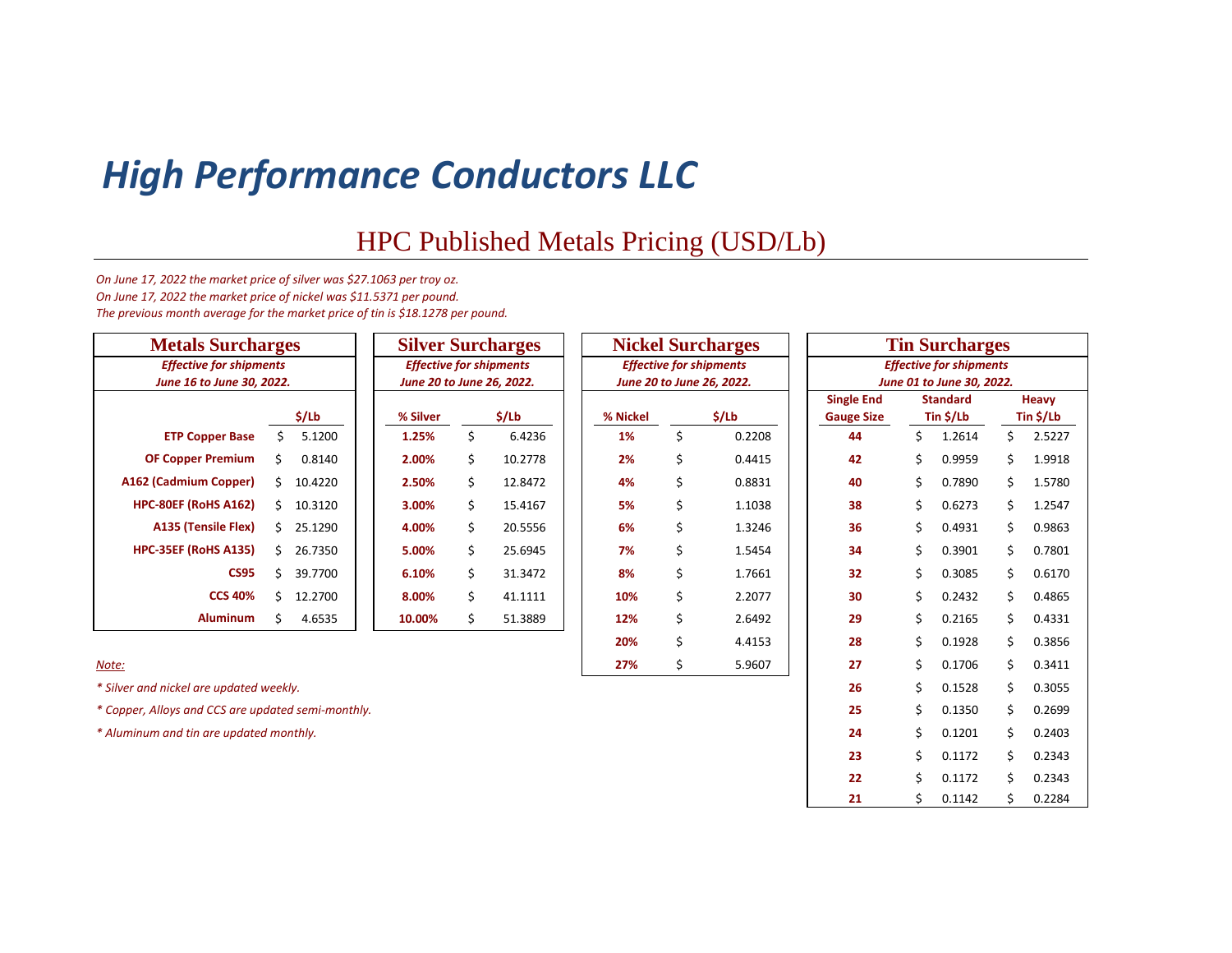## *High Performance Conductors LLC*

## HPC Published Metals Pricing (USD/Kg)

*On June 17, 2022 the market price of silver was \$871.4768 per kilogram. On June 17, 2022 the market price of nickel was \$25.4347 per kilogram. The previous month average for the market price of tin is \$39.9645 per kilogram.*

| <b>Metals Surcharges</b>                                    |    |                  |  | <b>Silver Surcharges</b>                                    |    |                            |  | <b>Nickel Surcharges</b>                                           | <b>Tin Surcharges</b> |                                        |                                                             |    |    |                    |    |        |
|-------------------------------------------------------------|----|------------------|--|-------------------------------------------------------------|----|----------------------------|--|--------------------------------------------------------------------|-----------------------|----------------------------------------|-------------------------------------------------------------|----|----|--------------------|----|--------|
| <b>Effective for shipments</b><br>June 16 to June 30, 2022. |    |                  |  | <b>Effective for shipments</b><br>June 20 to June 26, 2022. |    |                            |  | <b>Effective for shipments</b><br><b>June 20 to June 26, 2022.</b> |                       |                                        | <b>Effective for shipments</b><br>June 01 to June 30, 2022. |    |    |                    |    |        |
|                                                             |    | $\frac{1}{2}$ Kg |  | % Silver                                                    |    | \$/Kg<br>\$/Kg<br>% Nickel |  |                                                                    |                       | <b>Single End</b><br><b>Gauge Size</b> | <b>Standard</b><br>Tin \$/Kg                                |    |    | Heavy<br>Tin \$/Kg |    |        |
| <b>ETP Copper Base</b>                                      | S  | 11.2876          |  | 1.25%                                                       | \$ | 14.1615                    |  | 1%                                                                 | \$                    | 0.4867                                 |                                                             | 44 |    | 2.7808             |    | 5.5616 |
| <b>OF Copper Premium</b>                                    | Ś. | 1.7945           |  | 2.00%                                                       | \$ | 22.6584                    |  | 2%                                                                 | \$                    | 0.9734                                 |                                                             | 42 | Ś. | 2.1955             |    | 4.3911 |
| A162 (Cadmium Copper)                                       | Ś. | 22.9763          |  | 2.50%                                                       | \$ | 28.3230                    |  | 4%                                                                 | Ś                     | 1.9468                                 |                                                             | 40 | Ś. | 1.7394             | ς. | 3.4789 |
| HPC-80EF (RoHS A162)                                        | Ś. | 22.7338          |  | 3.00%                                                       | \$ | 33.9876                    |  | 5%                                                                 | \$                    | 2.4335                                 |                                                             | 38 | Ś. | 1.3830             | Ś. | 2.7661 |
| A135 (Tensile Flex)                                         | Ś. | 55.3994          |  | 4.00%                                                       | \$ | 45.3168                    |  | 6%                                                                 | Ś                     | 2.9202                                 |                                                             | 36 | Ś. | 1.0871             |    | 2.1743 |
| <b>HPC-35EF (RoHS A135)</b>                                 | Ś. | 58.9400          |  | 5.00%                                                       | \$ | 56.6460                    |  | 7%                                                                 | Ś                     | 3.4069                                 |                                                             | 34 | Ś. | 0.8599             | ς. | 1.7198 |
| <b>CS95</b>                                                 | Š. | 87.6769          |  | 6.10%                                                       | \$ | 69.1081                    |  | 8%                                                                 | \$                    | 3.8936                                 |                                                             | 32 | Ś. | 0.6801             |    | 1.3602 |
| <b>CCS 40%</b>                                              | Ś. | 27.0504          |  | 8.00%                                                       | \$ | 90.6336                    |  | 10%                                                                | \$                    | 4.8670                                 |                                                             | 30 | Ś. | 0.5362             |    | 1.0724 |
| <b>Aluminum</b>                                             | Ś. | 10.2591          |  | 10.00%                                                      | \$ | 113.2920                   |  | 12%                                                                | \$                    | 5.8404                                 |                                                             | 29 | Ś. | 0.4774             | ς. | 0.9547 |
|                                                             |    |                  |  |                                                             |    |                            |  | 20%                                                                |                       | 9.7341                                 |                                                             | 28 | Ś  | 0.4251             |    | 0.8501 |

**23**  $\qquad$  \$ 0.2583 \$ 0.5166 **22**  $\qquad$  \$ 0.2583 \$ 0.5166 **21**  $\qquad \qquad$  \$ 0.2518  $\qquad$  \$ 0.5035

*Note:* **27%** \$ 13.1410 **27** ## \$ 0.3760 \$ 0.7520

*\* Silver and nickel are updated weekly.* **26** ## \$ 0.3368 \$ 0.6735

*\* Copper, Alloys and CCS are updated semi-monthly.* **25** ## \$ 0.2975 \$ 0.5951

*\* Aluminum and tin are updated monthly.* **24** ## \$ 0.2648 \$ 0.5297